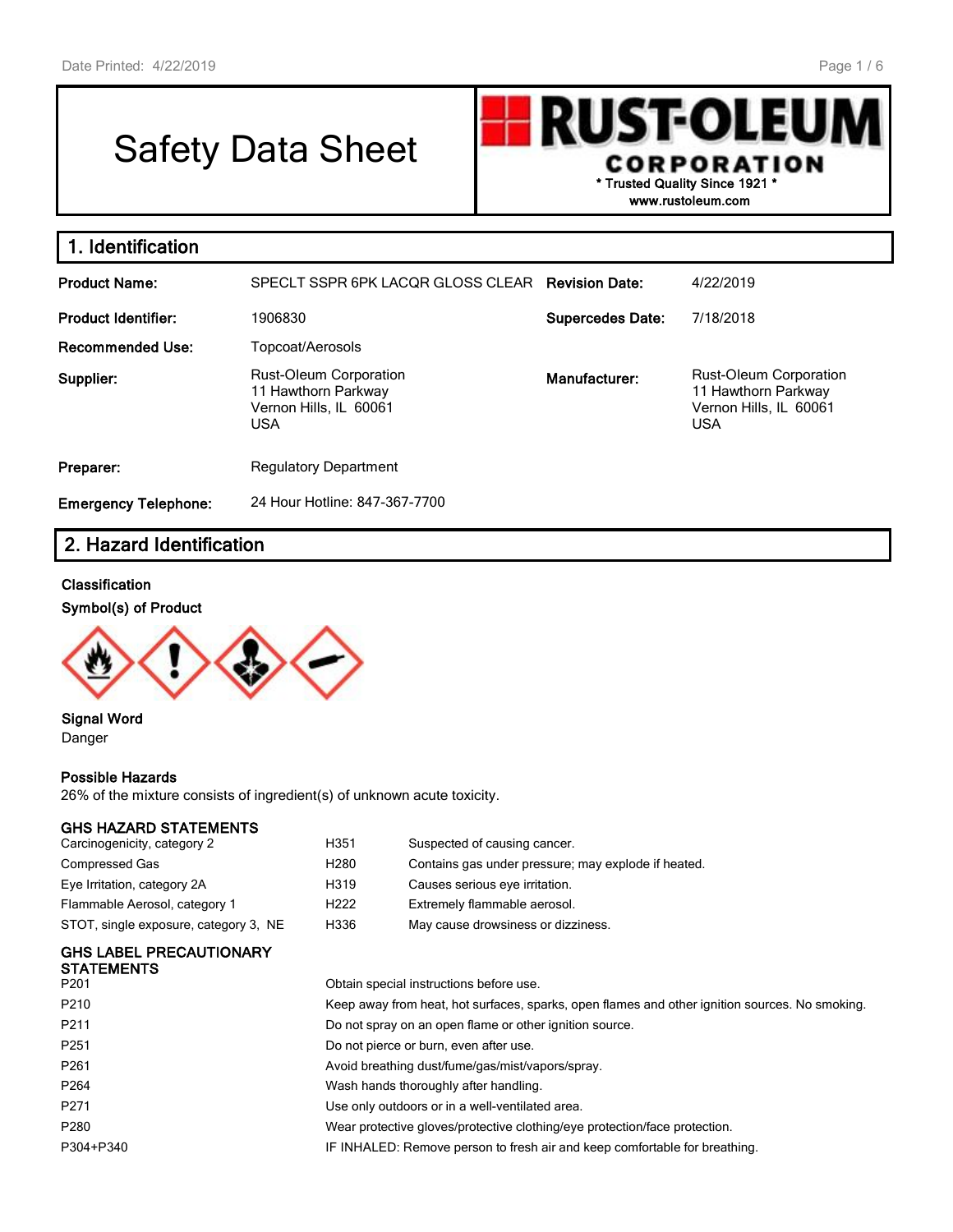| P305+P351+P338   | IF IN EYES: Rinse cautiously with water for several minutes. Remove contact lenses, if present and<br>easy to do. Continue rinsing. |
|------------------|-------------------------------------------------------------------------------------------------------------------------------------|
| P308+P313        | IF exposed or concerned: Get medical advice/attention.                                                                              |
| P312             | Call a POISON CENTER or doctor/physician if you feel unwell.                                                                        |
| P337+P313        | If eye irritation persists: Get medical advice/attention.                                                                           |
| P403+P233        | Store in a well-ventilated place. Keep container tightly closed.                                                                    |
| P405             | Store locked up.                                                                                                                    |
| P410+P403        | Protect from sunlight. Store in a well-ventilated place.                                                                            |
| P410+P412        | Protect from sunlight. Do not expose to temperatures exceeding 50°C / 122°F.                                                        |
| P <sub>501</sub> | Dispose of contents/container in accordance with local, regional and national regulations.                                          |
|                  |                                                                                                                                     |

## **3. Composition / Information On Ingredients**

#### **HAZARDOUS SUBSTANCES**

| <b>Chemical Name</b>         | CAS-No.        | <u>Wt.%</u><br><u>Range</u> | <b>GHS Symbols</b>    | <b>GHS Statements</b>         |
|------------------------------|----------------|-----------------------------|-----------------------|-------------------------------|
| Acetone                      | 67-64-1        | 25-50                       | GHS02-GHS07           | H <sub>225</sub> -319-332-336 |
| n-Butyl Acetate              | 123-86-4       | $10 - 25$                   | GHS02-GHS07           | H <sub>226</sub> -336         |
| Propane                      | 74-98-6        | $10 - 25$                   | GHS04                 | H <sub>280</sub>              |
| n-Butane                     | 106-97-8       | $2.5 - 10$                  | GHS04                 | H <sub>280</sub>              |
| 1-Methoxy-2-Propyl Acetate   | 108-65-6       | $2.5 - 10$                  | GHS02                 | H <sub>226</sub>              |
| Ethyl 3-Ethoxypropionate     | 763-69-9       | $1.0 - 2.5$                 | GHS06                 | H331                          |
| Xylenes (o-, m-, p- isomers) | 1330-20-7      | $1.0 - 2.5$                 | GHS02-GHS07           | H226-315-319-332              |
| Ethylbenzene                 | $100 - 41 - 4$ | $0.1 - 1.0$                 | GHS02-GHS07-<br>GHS08 | H225-304-332-351-373          |

## **4. First-Aid Measures**

**FIRST AID - EYE CONTACT:** Immediately flush eyes with plenty of water for at least 15 minutes holding eyelids open. Get medical attention. Do NOT allow rubbing of eyes or keeping eyes closed.

**FIRST AID - SKIN CONTACT:** Wash skin with soap and water. Remove contaminated clothing. Get medical attention if irritation develops or persists.

**FIRST AID - INHALATION:** Remove to fresh air. If not breathing, give artificial respiration. If breathing is difficult, give oxygen. Get immediate medical attention. Do NOT use mouth-to-mouth resuscitation. If you experience difficulty in breathing, leave the area to obtain fresh air. If continued difficulty is experienced, get medical assistance immediately.

**FIRST AID - INGESTION:** Aspiration hazard: Do not induce vomiting or give anything by mouth because this material can enter the lungs and cause severe lung damage. Get immediate medical attention. If swallowed, get medical attention.

## **5. Fire-Fighting Measures**

**EXTINGUISHING MEDIA:** Alcohol Film Forming Foam, Carbon Dioxide, Dry Chemical, Dry Sand, Water Fog

**UNUSUAL FIRE AND EXPLOSION HAZARDS:** FLASH POINT IS LESS THAN 20°F. EXTREMELY FLAMMABLE LIQUID AND VAPOR!Water spray may be ineffective. Closed containers may explode when exposed to extreme heat due to buildup of steam. Closed containers may explode when exposed to extreme heat. Vapors may form explosive mixtures with air. Vapors can travel to a source of ignition and flash back. Keep containers tightly closed. Isolate from heat, electrical equipment, sparks and open flame. Perforation of the pressurized container may cause bursting of the can. No unusual fire or explosion hazards noted.

**SPECIAL FIREFIGHTING PROCEDURES:** Water may be used to cool closed containers to prevent pressure buildup and possible autoignition or explosion. Full protective equipment including self-contained breathing apparatus should be used. Evacuate area and fight fire from a safe distance. Use water spray to keep fire-exposed containers cool. Containers may explode when heated.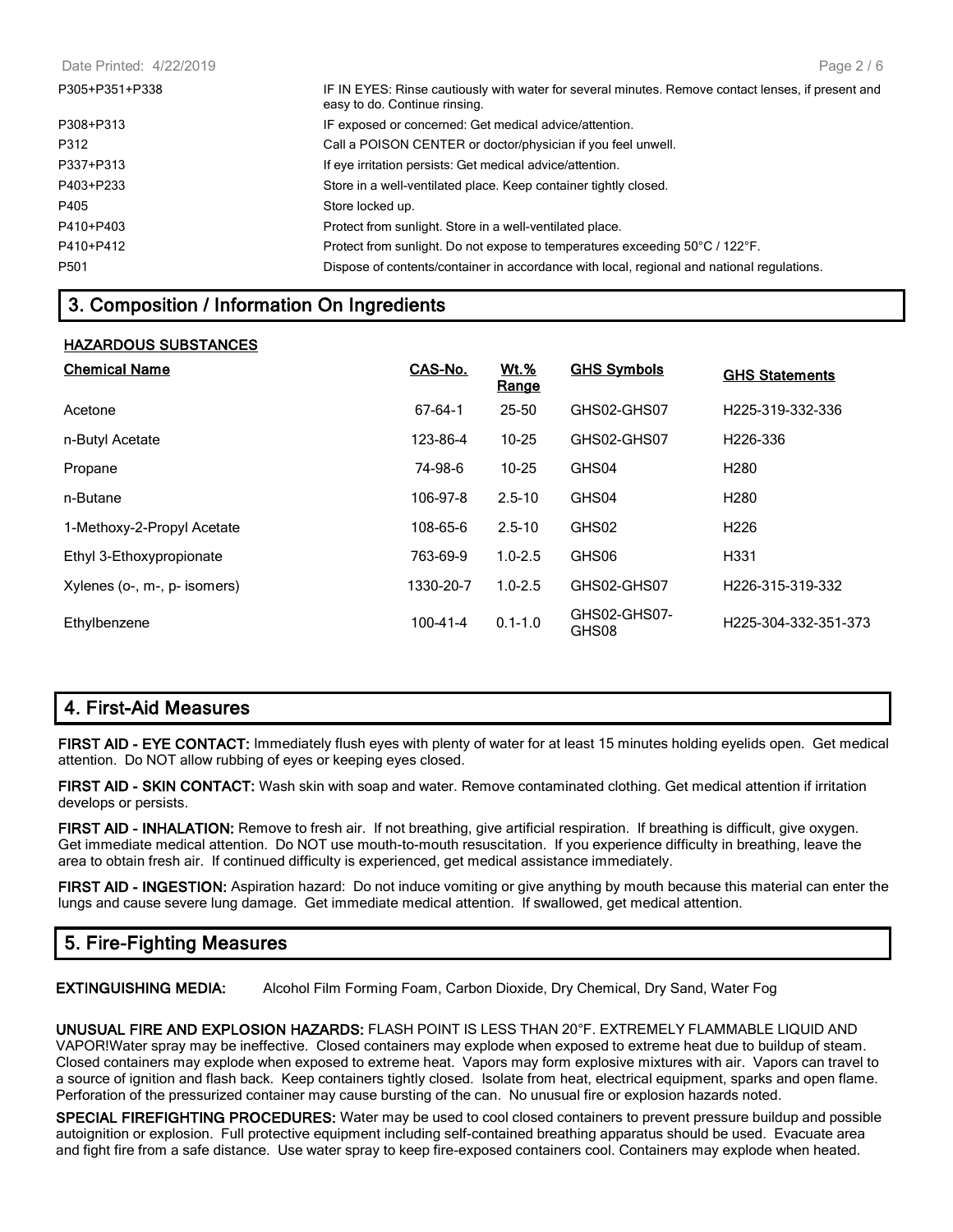#### **Special Fire and Explosion Hazard (Combustible Dust):** No Information

## **6. Accidental Release Measures**

**STEPS TO BE TAKEN IF MATERIAL IS RELEASED OR SPILLED:** Contain spilled liquid with sand or earth. DO NOT use combustible materials such as sawdust. Isolate the hazard area and deny entry to unnecessary and unprotected personnel. Remove all sources of ignition, ventilate area and remove with inert absorbent and non-sparking tools. Dispose of according to local, state (provincial) and federal regulations. Do not incinerate closed containers. Ventilate area, isolate spilled material, and remove with inert absorbent. Dispose of contaminated absorbent, container, and unused contents in accordance with local, state, and federal regulations.

# **7. Handling and Storage**

**HANDLING:** Wash thoroughly after handling. Wash hands before eating. Remove contaminated clothing and launder before reuse. Use only with adequate ventilation. Follow all SDS and label precautions even after container is emptied because it may retain product residues. Avoid breathing fumes, vapors, or mist. Avoid contact with eyes, skin and clothing.

**STORAGE:** Store in a dry, well ventilated place. Keep container tightly closed when not in use. Keep containers tightly closed. Isolate from heat, electrical equipment, sparks and open flame. Contents under pressure. Do not store above 120 ° F. Store large quantities in buildings designed and protected for storage of flammable aerosols. Keep away from heat, sparks, flame and sources of ignition. Avoid excess heat. Product should be stored in tightly sealed containers and protected from heat, moisture, and foreign materials.

**Advice on Safe Handling of Combustible Dust:** No Information

### **8. Exposure Controls / Personal Protection**

| <b>Chemical Name</b>         | CAS-No.   | Weight %<br>Less Than | <b>ACGIH TLV-</b><br>TWA | <b>ACGIH TLV-</b><br><b>STEL</b> | <b>OSHA PEL-TWA</b> | <b>OSHA PEL-</b><br><b>CEILING</b> |
|------------------------------|-----------|-----------------------|--------------------------|----------------------------------|---------------------|------------------------------------|
| Acetone                      | 67-64-1   | 35.0                  | $250$ ppm                | $500$ ppm                        | 1000 ppm            | N.E.                               |
| n-Butvl Acetate              | 123-86-4  | 25.0                  | 50 ppm                   | $150$ ppm                        | $150$ ppm           | N.E.                               |
| Propane                      | 74-98-6   | 20.0                  | N.E.                     | N.E.                             | $1000$ ppm          | N.E.                               |
| n-Butane                     | 106-97-8  | 10.0                  | N.E.                     | $1000$ ppm                       | N.E.                | N.E.                               |
| 1-Methoxy-2-Propyl Acetate   | 108-65-6  | 10.0                  | <b>N.E.</b>              | N.E.                             | N.E.                | N.E.                               |
| Ethyl 3-Ethoxypropionate     | 763-69-9  | 5.0                   | N.E.                     | N.E.                             | N.E.                | N.E.                               |
| Xylenes (o-, m-, p- isomers) | 1330-20-7 | 5.0                   | $100$ ppm                | $150$ ppm                        | $100$ ppm           | N.E.                               |
| Ethylbenzene                 | 100-41-4  | 1.0                   | 20 ppm                   | N.E.                             | $100$ ppm           | N.E.                               |

#### **PERSONAL PROTECTION**

**ENGINEERING CONTROLS:** Use process enclosures, local exhaust ventilation, or other engineering controls to control airborne levels below recommended exposure limits. Use explosion-proof ventilation equipment. Provide general dilution of local exhaust ventilation in volume and pattern to keep TLV of hazardous ingredients below acceptable limits. Prevent build-up of vapors by opening all doors and windows to achieve cross-ventilation.

**RESPIRATORY PROTECTION:** A respiratory protection program that meets OSHA 1910.134 and ANSI Z88.2 requirements must be followed whenever workplace conditions warrant a respirator's use. A NIOSH/MSHA approved air purifying respirator with organic vapor cartridge or canister may be permissible under certain circumstances where airborne concentrations are expected to exceed exposure limits.

**SKIN PROTECTION:** Use gloves to prevent prolonged skin contact. Nitrile or Neoprene gloves may afford adequate skin protection.

**EYE PROTECTION:** Use safety eyewear designed to protect against splash of liquids.

**OTHER PROTECTIVE EQUIPMENT:** Refer to safety supervisor or industrial hygienist for further guidance regarding types of personal protective equipment and their applications.

**HYGIENIC PRACTICES:** Wash thoroughly with soap and water before eating, drinking or smoking. Remove contaminated clothing immediately and launder before reuse.

**Engineering Measures for Combustible Dust:** No Information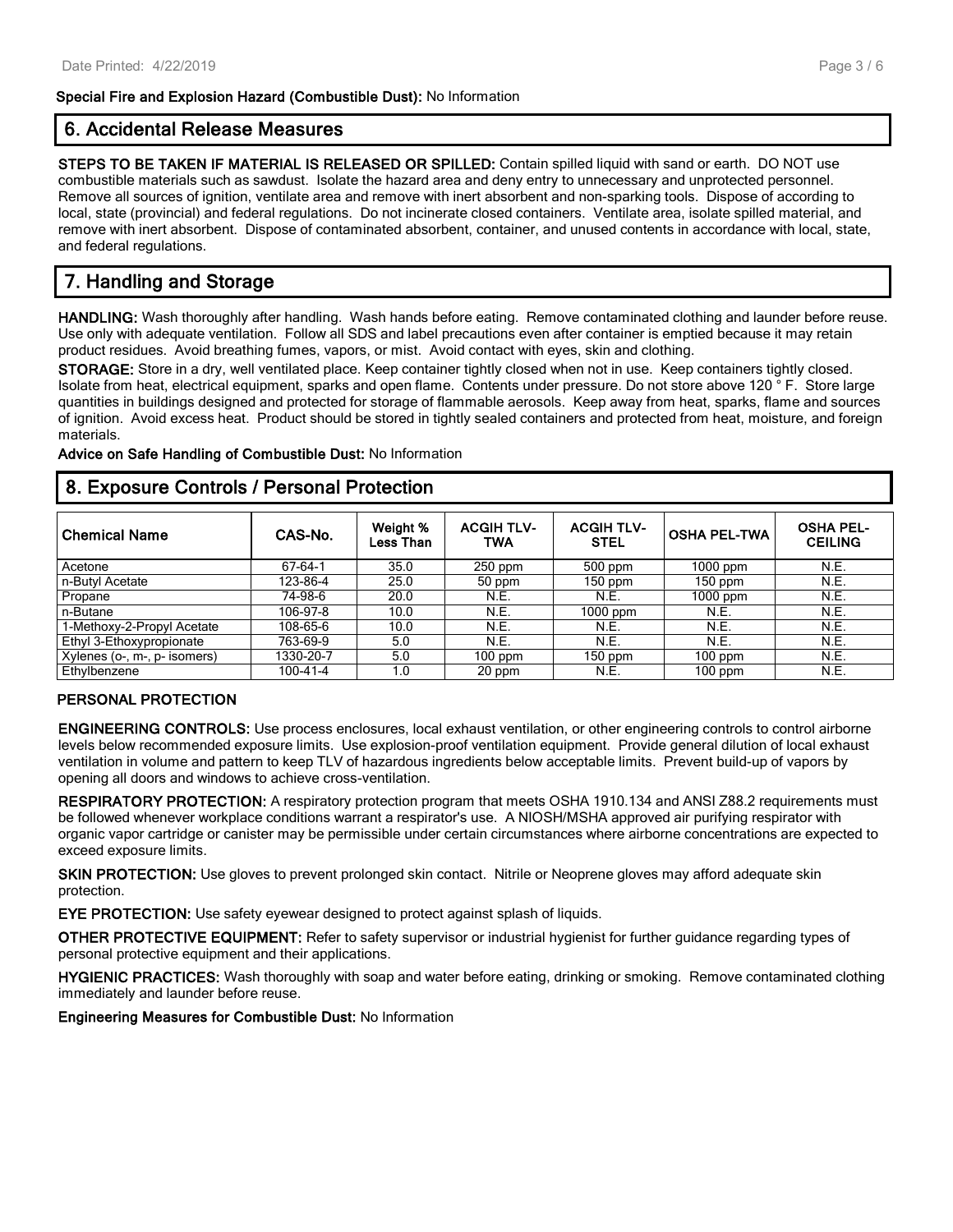## **9. Physical and Chemical Properties**

| Appearance:                                                                                                                | Aerosolized Mist                                                                                  | <b>Physical State:</b>                                                                                       | Liguid                              |
|----------------------------------------------------------------------------------------------------------------------------|---------------------------------------------------------------------------------------------------|--------------------------------------------------------------------------------------------------------------|-------------------------------------|
| Odor:                                                                                                                      | Solvent Like                                                                                      | <b>Odor Threshold:</b>                                                                                       | N.E.                                |
| <b>Specific Gravity:</b>                                                                                                   | 0.751                                                                                             | pH:                                                                                                          | N.A.                                |
| Freeze Point, °C:                                                                                                          | N.D.                                                                                              | <b>Viscosity:</b>                                                                                            | N.D.                                |
| <b>Solubility in Water:</b>                                                                                                | Slight                                                                                            | Partition Coefficient, n-                                                                                    | N.D.                                |
| Decompostion Temp., °C:<br>Boiling Range, °C:<br><b>Flammability:</b><br><b>Evaporation Rate:</b><br><b>Vapor Density:</b> | N.D.<br>$-37 - 375$<br><b>Supports Combustion</b><br><b>Faster than Ether</b><br>Heavier than Air | octanol/water:<br>Explosive Limits, vol%:<br>Flash Point, °C:<br>Auto-ignition Temp., °C:<br>Vapor Pressure: | $1.0 - 13.0$<br>-96<br>N.D.<br>N.D. |

(See "Other information" Section for abbreviation legend)

## **10. Stability and Reactivity**

**CONDITIONS TO AVOID:** Avoid temperatures above 120°F (49°C). Avoid all possible sources of ignition.

**INCOMPATIBILITY:** Incompatible with strong oxidizing agents, strong acids and strong alkalies.

**HAZARDOUS DECOMPOSITION:** By open flame, carbon monoxide and carbon dioxide. When heated to decomposition, it emits acrid smoke and irritating fumes. Contains solvents which may form carbon monoxide, carbon dioxide, and formaldehyde.

**HAZARDOUS POLYMERIZATION:** Will not occur under normal conditions.

**STABILITY:** This product is stable under normal storage conditions.

## **11. Toxicological Information**

**EFFECTS OF OVEREXPOSURE - EYE CONTACT:** Causes Serious Eye Irritation

**EFFECTS OF OVEREXPOSURE - SKIN CONTACT:** May cause skin irritation. Allergic reactions are possible.

**EFFECTS OF OVEREXPOSURE - INHALATION:** Harmful if inhaled. High gas, vapor, mist or dust concentrations may be harmful if inhaled. Avoid breathing fumes, spray, vapors, or mist. High vapor concentrations are irritating to the eyes, nose, throat and lungs. Prolonged or excessive inhalation may cause respiratory tract irritation.

**EFFECTS OF OVEREXPOSURE - INGESTION:** Harmful if swallowed.

**EFFECTS OF OVEREXPOSURE - CHRONIC HAZARDS:** May cause central nervous system disorder (e.g., narcosis involving a loss of coordination, weakness, fatigue, mental confusion, and blurred vision) and/or damage. High concentrations may lead to central nervous system effects (drowsiness, dizziness, nausea, headaches, paralysis, and blurred vision) and/or damage. Reports have associated repeated and prolonged occupational overexposure to solvents with permanent brain and nervous system damage. Overexposure to xylene in laboratory animals has been associated with liver abnormalities, kidney, lung, spleen, eye and blood damage as well as reproductive disorders. Effects in humans, due to chronic overexposure, have included liver, cardiac abnormalities and nervous system damage. IARC lists Ethylbenzene as a possible human carcinogen (group 2B).

**PRIMARY ROUTE(S) OF ENTRY:** Eye Contact, Ingestion, Inhalation, Skin Absorption, Skin Contact

# **ACUTE TOXICITY VALUES**

#### **The acute effects of this product have not been tested. Data on individual components are tabulated below:**

| CAS-No.   | <b>Chemical Name</b>         | Oral LD50       | Dermal LD50         | <b>Vapor LC50</b> |
|-----------|------------------------------|-----------------|---------------------|-------------------|
| 67-64-1   | Acetone                      | 5800 mg/kg Rat  | >15700 mg/kg Rabbit | 50.1 mg/L Rat     |
| 123-86-4  | n-Butyl Acetate              | 10768 mg/kg Rat | >17600 mg/kg Rabbit | $> 21$ mg/L Rat   |
| 106-97-8  | n-Butane                     | N.E.            | N.F.                | 658 mg/L Rat      |
| 108-65-6  | 1-Methoxy-2-Propyl Acetate   | 8532 mg/kg Rat  | >5000 mg/kg Rabbit  | N.E.              |
| 763-69-9  | Ethyl 3-Ethoxypropionate     | 5000 mg/kg Rat  | >9500 mg/kg Rabbit  | >5.96 mg/L Rat    |
| 1330-20-7 | Xylenes (o-, m-, p- isomers) | 3500 mg/kg Rat  | >4350 mg/kg Rabbit  | 29.08 mg/L Rat    |
| 100-41-4  | Ethylbenzene                 | 3500 mg/kg Rat  | 15400 mg/kg Rabbit  | 17.4 mg/L Rat     |

N.E. - Not Established

## **12. Ecological Information**

**ECOLOGICAL INFORMATION:** Product is a mixture of listed components.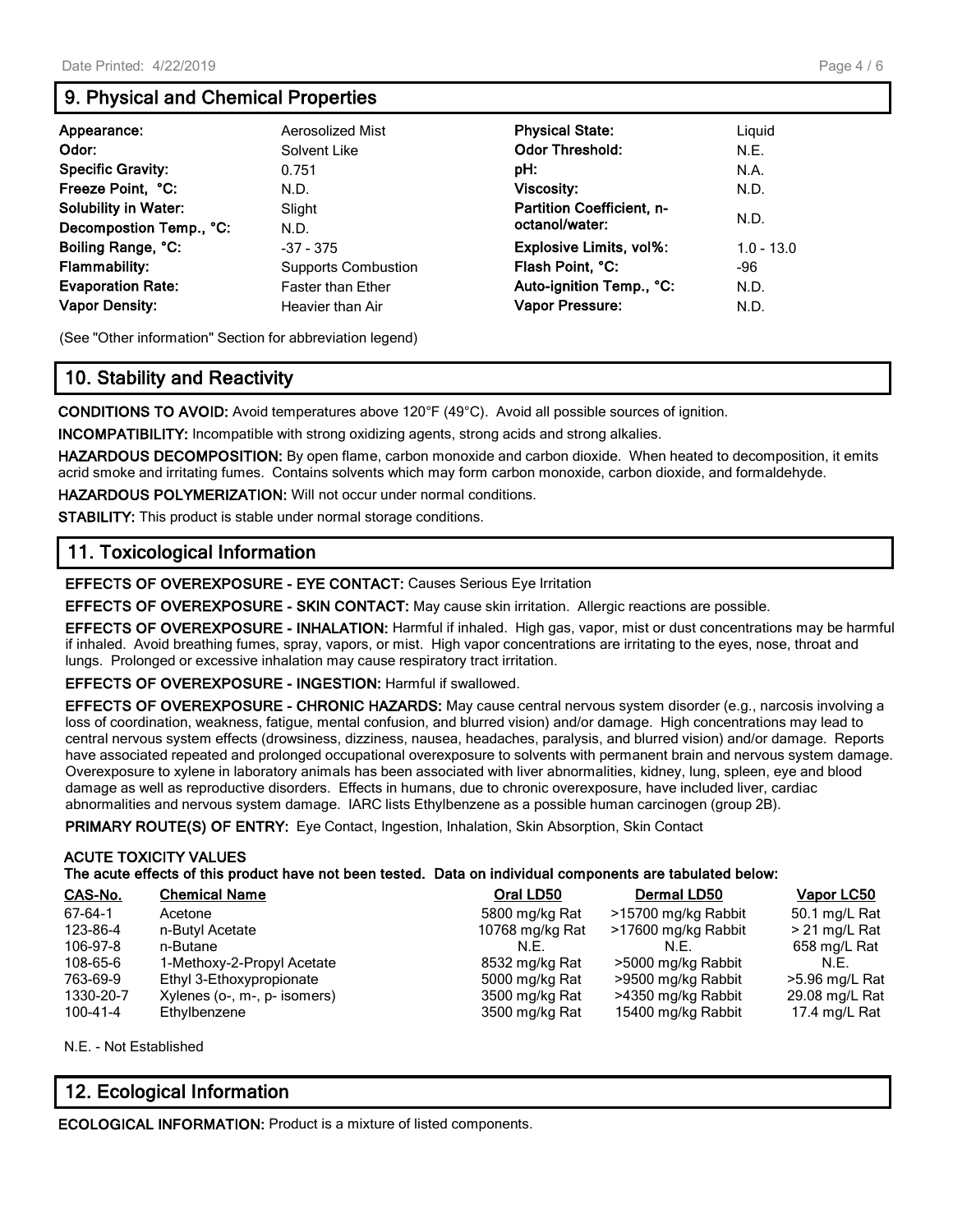## **13. Disposal Information**

**DISPOSAL INFORMATION:** Do not incinerate closed containers. This product as supplied is a USEPA defined ignitable hazardous waste. Dispose of unusable product as a hazardous waste (D001) in accordance with local, state, and federal regulation.

## **14. Transport Information**

|                              | Domestic (USDOT)                               | <b>International (IMDG)</b> | Air (IATA)          | <b>TDG (Canada)</b> |
|------------------------------|------------------------------------------------|-----------------------------|---------------------|---------------------|
| <b>UN Number:</b>            | N.A.                                           | 1950                        | 1950                | N.A.                |
| <b>Proper Shipping Name:</b> | Paint and Related Spray<br>Products in Ltd Qty | Aerosols                    | Aerosols, flammable | Aerosols            |
| <b>Hazard Class:</b>         | N.A.                                           | 2                           | 2.1                 | N.A.                |
| <b>Packing Group:</b>        | N.A.                                           | N.A.                        | N.A.                | N.A.                |
| <b>Limited Quantity:</b>     | Yes                                            | Yes                         | Yes                 | Yes                 |

## **15. Regulatory Information**

### **U.S. Federal Regulations:**

#### **CERCLA - SARA Hazard Category**

This product has been reviewed according to the EPA 'Hazard Categories' promulgated under Sections 311 and 312 of the Superfund Amendment and Reauthorization Act of 1986 (SARA Title III) and is considered, under applicable definitions, to meet the following categories:

Gas under pressure, Carcinogenicity, Serious eye damage or eye irritation, Specific target organ toxicity (single or repeated exposure)

#### **Sara Section 313:**

This product contains the following substances subject to the reporting requirements of Section 313 of Title III of the Superfund Amendment and Reauthorization Act of 1986 and 40 CFR part 372:

| <b>Chemical Name</b>         | CAS-No.        |
|------------------------------|----------------|
| Xylenes (o-, m-, p- isomers) | 1330-20-7      |
| Ethylbenzene                 | $100 - 41 - 4$ |

#### **Toxic Substances Control Act:**

This product contains the following chemical substances subject to the reporting requirements of TSCA 12(b) if exported from the United States:

No TSCA 12(b) components exist in this product.

### **U.S. State Regulations:**

#### **California Proposition 65:**

**WARNING:** Cancer and Reproductive Harm - www.P65Warnings.ca.gov.